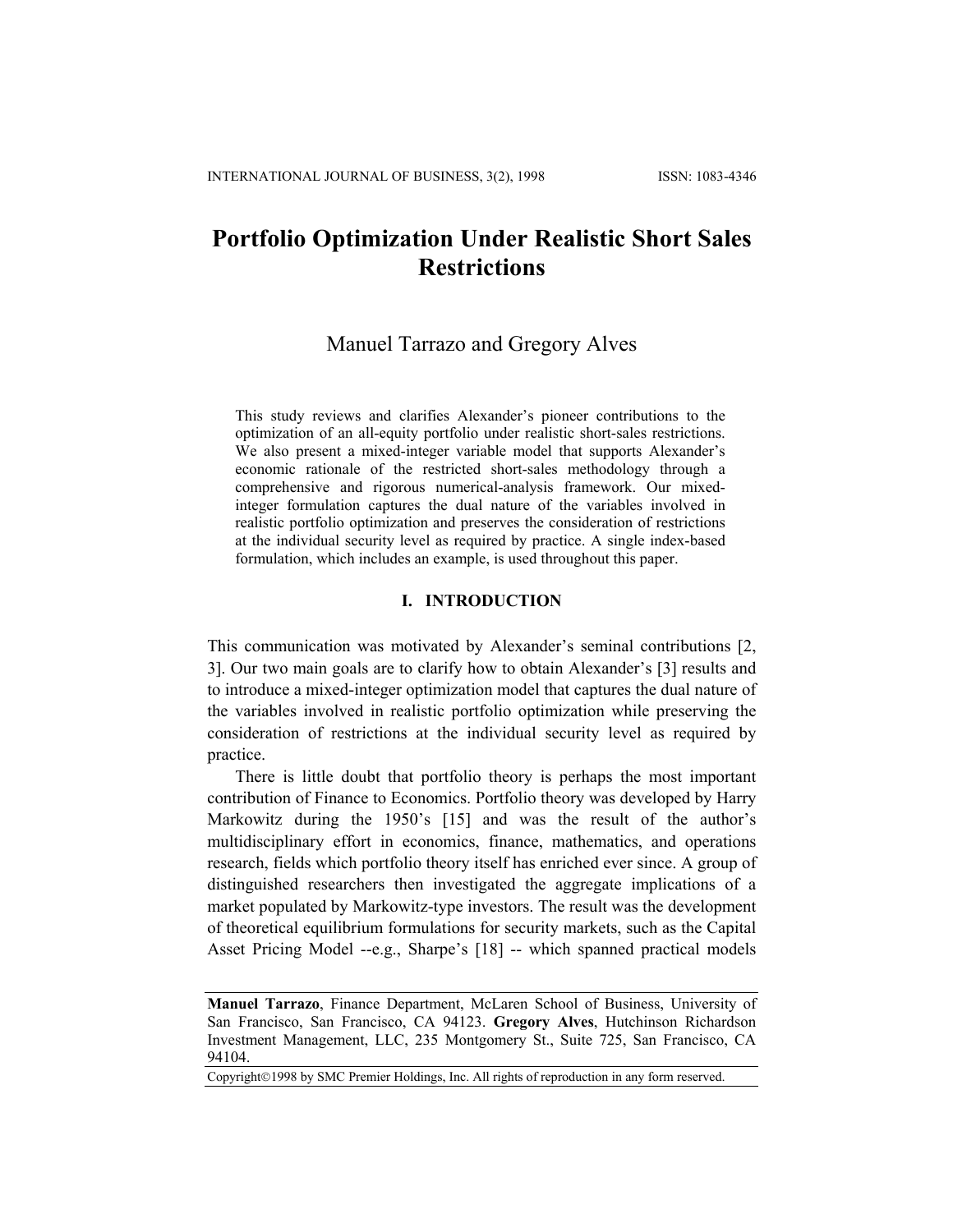such as the single index model. Two whirlpools of activity dominated the 1970's: a) theoretical pricing of options, and b) the explosion of managed funds, whose rationale for existence is traceable to a single word related to portfolio theory: diversification. Hedging and portfolio insurance were some of the dominating themes of the 1980's. Alexander's [2, 3] research on the optimization of a portfolio under realistic short-sales restrictions may be regarded as one of the most significant contributions to portfolio theory during the 1990's, both because it provides a framework for understanding the role of hedging when both cash and short selling are possible and because it provides a reasonable solution for practical investment management.

Selling short (or short selling) refers to the sale of a security not owned by the seller. Short selling deserves consideration for important practical reasons. For example, short selling can enhance the return of a portfolio because security prices fluctuate, and it can also contribute to diminishing the risk of a portfolio of positively related securities, according to Renshaw [16]. Moreover, short sales are also an alternative to "indexing" or holding replicas of the market portfolio, according to Treynor and Black [20]. From a theoretical point of view, short sales embody hedging strategies that are necessary to obtain equilibrium in security markets via arbitrage relationships, as stated by Sharpe [18]. Consequently, it is not surprising that alternative definitions of short sales have received a great deal of attention from both academia and practitioners ever since the origins of modern portfolio theory.

The literature on portfolio optimization distinguishes two alternative versions of short-selling restrictions, the standard and Lintner's cases. In the standard case, no margin deposits are required; the only requirement in optimal weights is that they add up to "one". Furthermore, the investor is able to use the proceeds from short selling to finance the purchase of other securities. In Lintner's case, there is a margin of 100% on short positions, which means the investor must purchase a "bond" of the same amount as the short sale to pay the riskless rate of interest to the investor. However, many of the formalized efforts have ignored the realistic case in which the short seller faces a margin requirement of less than 100% on his shorted positions and in which the short seller may obtain interest on both margin deposits and proceeds but at different rates. Moreover, these requirements are applied at the security level, not at the portfolio level.

Alexander [2] provides a methodology for dealing with the realistic shortsales case. His methodology contains both the economic rationale and the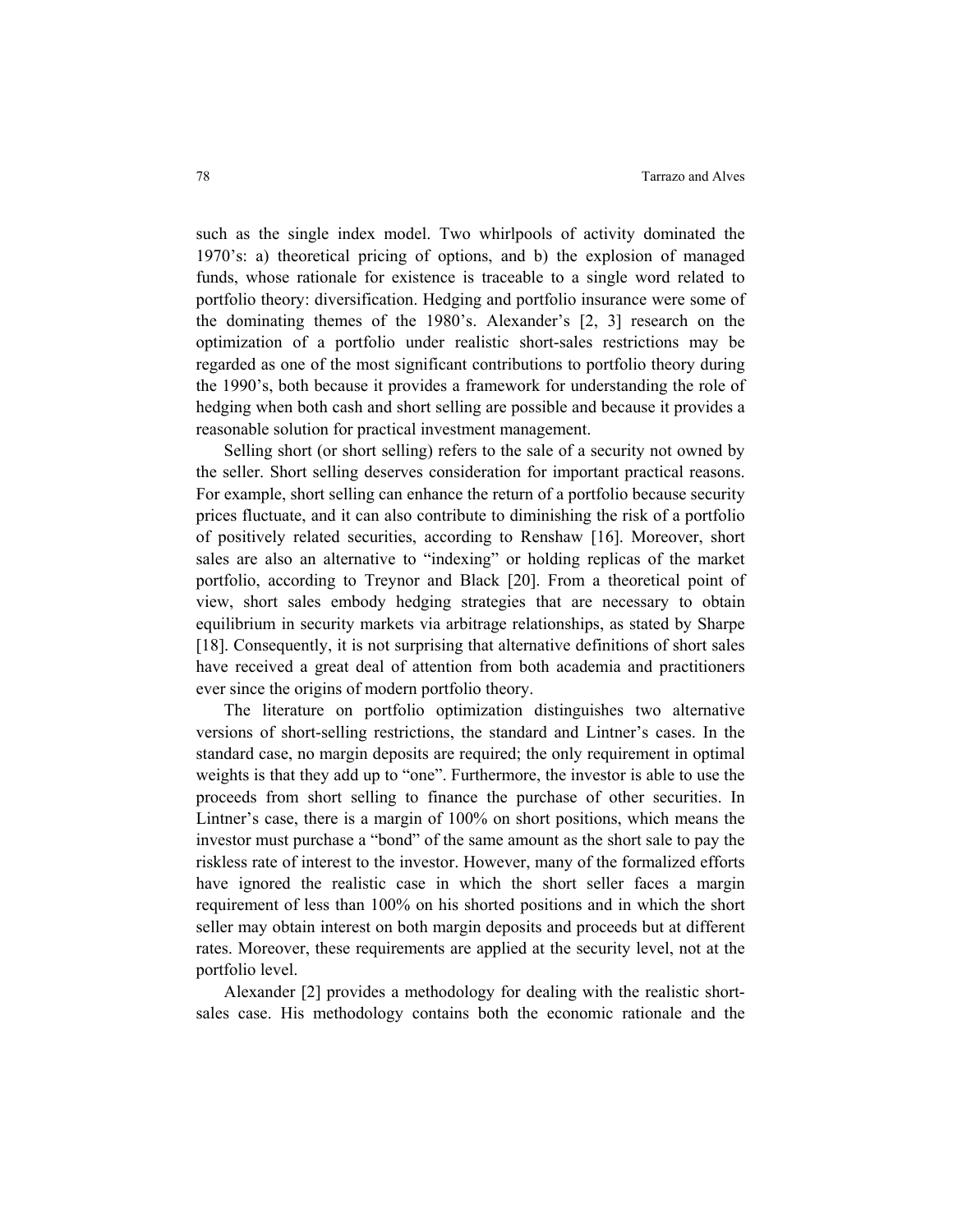corresponding optimization technique for obtaining optimal portfolio weights. Alexander [3] provides an example of his optimization technique, which is based on the Elton-Gruber-Padberg [6, 7, 8, 9] algorithm. This study supports Alexander's [3] economic rationale of the restricted short-sales methodology through a more comprehensive and rigorous numerical analysis framework.

The first section of this paper provides clarification on how to obtain Alexander's results. A mixed-integer, binary variable model is introduced in the second section. It is shown that quadratic mixed-integer optimization of our model reproduces Alexander's results. Concluding comments close the paper.

## **II. ALEXANDER'S METHODOLOGY**

As we noted earlier, selling short refers to the sale of securities not owned by the seller. In the standard short-sales case, these sales represent a source of funds that alleviate the budget constraint of the investor and are represented as negative weights in portfolio optimizations. Moreover, these negative weights may also contribute to diminishing portfolio risk under certain conditions, according to Renshaw [16].

In the standard case presented in textbooks, e.g., Sears and Trennepohl [17, Chapter 7], optimal security weights can take on negative values, and these negative weights are not restricted in size. Markowitz [13,14,15] has always been suspicious of this treatment of short sales; he excluded this possibility in his contributions to portfolio theory, which reflect his priority of providing rigorous but practical investment guidelines to individual investors, many of whom may elect alternative hedging techniques to short selling (e.g. cash, fixed income). As he notes, the standard short-sales case in which portfolio weights are only required to add up to one "... allows the investor to place bets of arbitrarily large size with potential losses that he cannot cover himself" [13, p. 289]. Sharpe [18] discusses the effects of trading restrictions on the CAPM model.

Lintner's [12] analysis, in which short sellers would be required to deposit a 100% margin of their shorted positions and would receive interest payments on both the margin deposits and on the short sales proceeds at the same riskfree rate, incorporated some realism into the analysis but still cannot not be used in practical endeavors.

In practice, investors especially institutional investors do have access to short sales. Such investors may or may not have access to interest payments on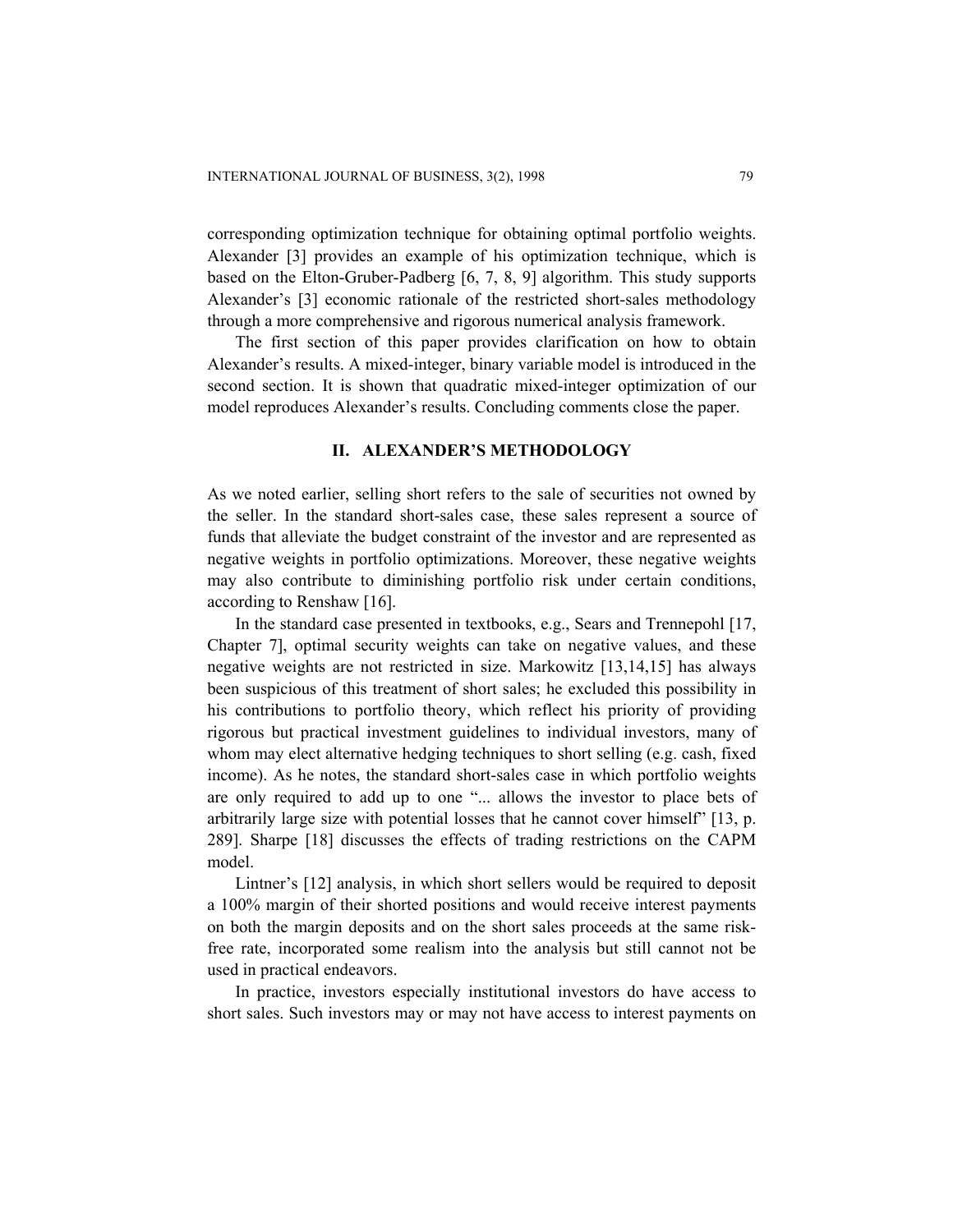the margined positions (rf<sub>1</sub>) or on the short-sales proceeds (rf<sub>2</sub>) -- which generally pay a risk-free rate equal to or lower than rf1. Trades between brokers and institutional investors and dealers are likely to imply interest payments on both collateral and short proceeds, but small investors are not likely to earn interest on short-sale proceeds. Further, Regulation T of the Board of Governors of the Federal Reserve Board requires a cash margin of 50% on short positions (Curley [5]). The margin requirement of less than 100%, coupled with the payment of perhaps different interest rates on short sales, complicates a great deal the formal analysis of short sales. With a margin of 100% on short positions and a single interest rate being paid on short-sales deposits, simple re-scaling can take care of the alternative situations regarding whether interest payments based on this single rate are received by the investor or not, according to Levy and Sarnat [11, Chapter 9].

As Alexander notes, the type of short restrictions faced by investors is defined at the individual security level, not at the aggregate portfolio level as was the case with Lintner's definition. Simple re-scaling of weights is not possible. Moreover, investors must decide simultaneously which securities are to be sold short and purchased long as well as the proper investment allocations [2, p. 1502]. The calculation of optimal weights under such conditions is not possible using conventional portfolio optimization. Alexander uses a two-step procedure based on the Elton-Gruber-Padberg (EGP) algorithm. It is appropriate, therefore, to review briefly how the EGP algorithm works.

Portfolio theory assumes investors care only about risk and returns and that historical data on returns suffices to provide the information needed to make allocation decisions among a set of securities. In Markowitz's model [14], descriptive statistics calculated on sample data are used to approximate expected individual security returns. In other formulations (diagonal or singleindex model, market model), statistical information on particular securities is calculated on the basis of an index [6 and 17]. Risk and portfolio returns are calculated as a weighted average of individual security statistics. The investor then minimizes the risk of the portfolio subject to a given return.

Elton, Gruber, Padberg [6] seem to have had had two major objectives in mind when they developed their portfolio optimization algorithms. First, they wanted to develop a practical portfolio optimization algorithm. Consequently, they focused on the single-index model, which states that investors can use an index to summarize information on individual securities but which makes claims about equilibrium conditions. The single-index model is also known as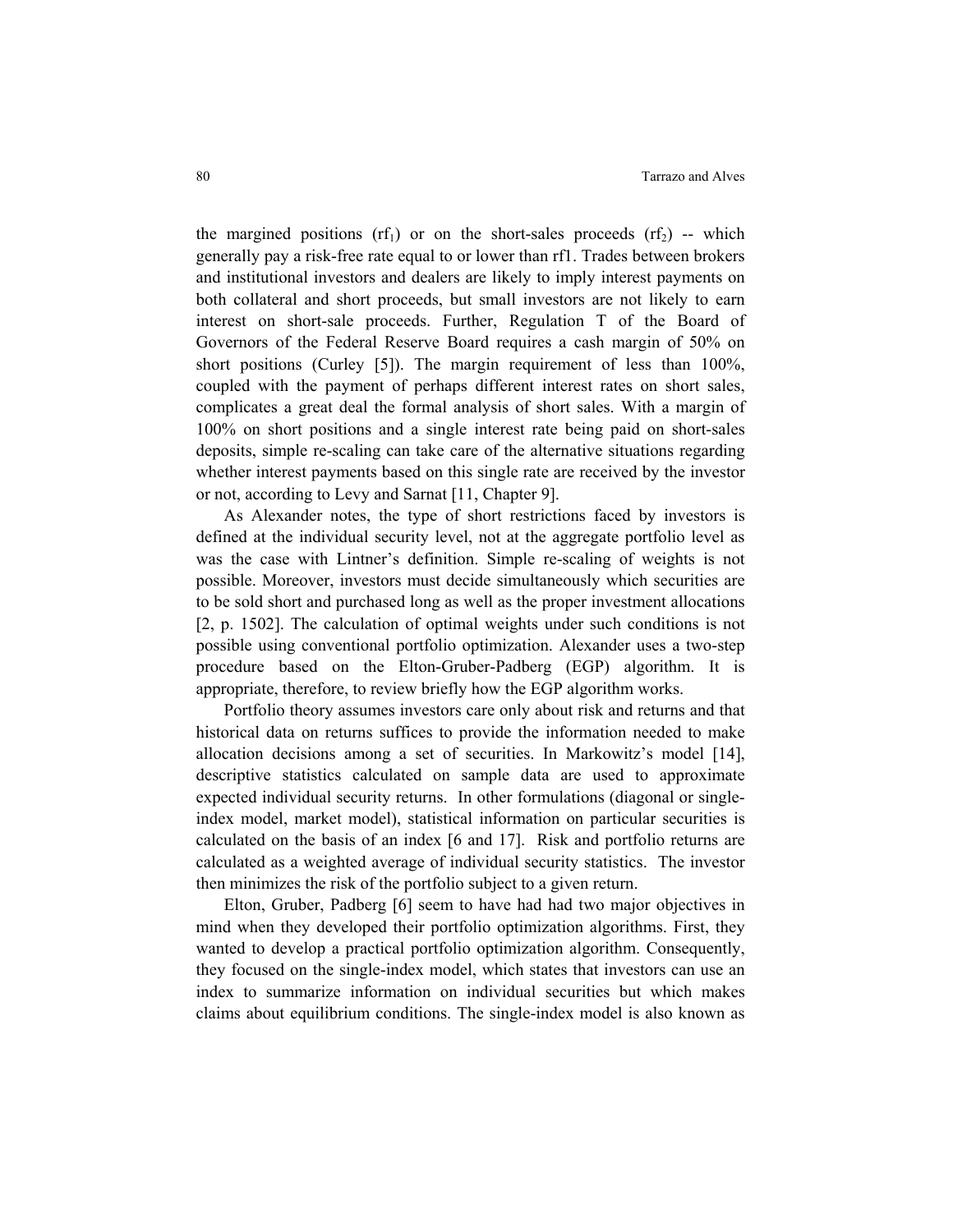Sharpe's diagonal model; but in EGP's formulation, a single, tangent portfolio is obtained without requiring the investor to set the required return for the optimal portfolio. This is important because it provides a "base case" to work with in the realistic short-sales optimization.

EGP algorithms offer other advantages. For example, they make quadratic programming unnecessary and, more importantly, provide insights into the role of short sales in a single-index based formulation [4].

The major thrust of the EGP algorithm is easy to describe. The investor's security selection problem is similar to what is known in the operations research literature as the "knapsack problem." A traveler must pack a limited number of objects in a knapsack, and the objects have different value in terms of weight and usefulness. The best course of action for this traveler (investor) is to select those objects (securities) that have the greatest usefulness-to-weight (return-to-risk) ratio. It can be shown that the traveler could set a cut-off point for this ratio and accept (reject) those objects with individual ratios above (below) the cut-off point. It is plausible to think this insight may have led EGP to their development of their algorithms, since Padberg is a leading researcher in the mathematics of combinatorial optimization and operations research.

Elton, Gruber, Padberg [6, 7, 8, 9] developed their algorithms for portfolio selection by applying Khun-Tucker's optimization conditions to the following function:

$$
\Theta = (r_p - r_f) / \sigma_p \tag{1}
$$

First, securities are ranked in terms of their Treynor index  $(r_i - r_f)/\beta_i$ . Then a set of  $Z_i$  is calculated, which will determine optimal weights ( $w_i^* = Z_i / \Sigma Z_i$ ). The variable  $Z_i$  reflects how good each security is compared to the "cut-off" point C\*. In the EGP algorithms, securities are included (excluded) in the portfolio according to whether their Treynor indicator is higher (lower) than a critical value  $C^*$  from the set of  $C_i$  variables. The larger the difference between their indicator and the critical value, the more heavily weighted they are in the optimal portfolio, since  $w_i^* = Z_i / \Sigma_i Z_i$ .

$$
C_i = \frac{\sigma_m^2 \sum_j \frac{(r_i - r_f)\beta_i}{\sigma_{e_i}^2}}{1 + \sigma_m^2 \sum_j \beta_i / \sigma_{e_i}^2}
$$
 (2)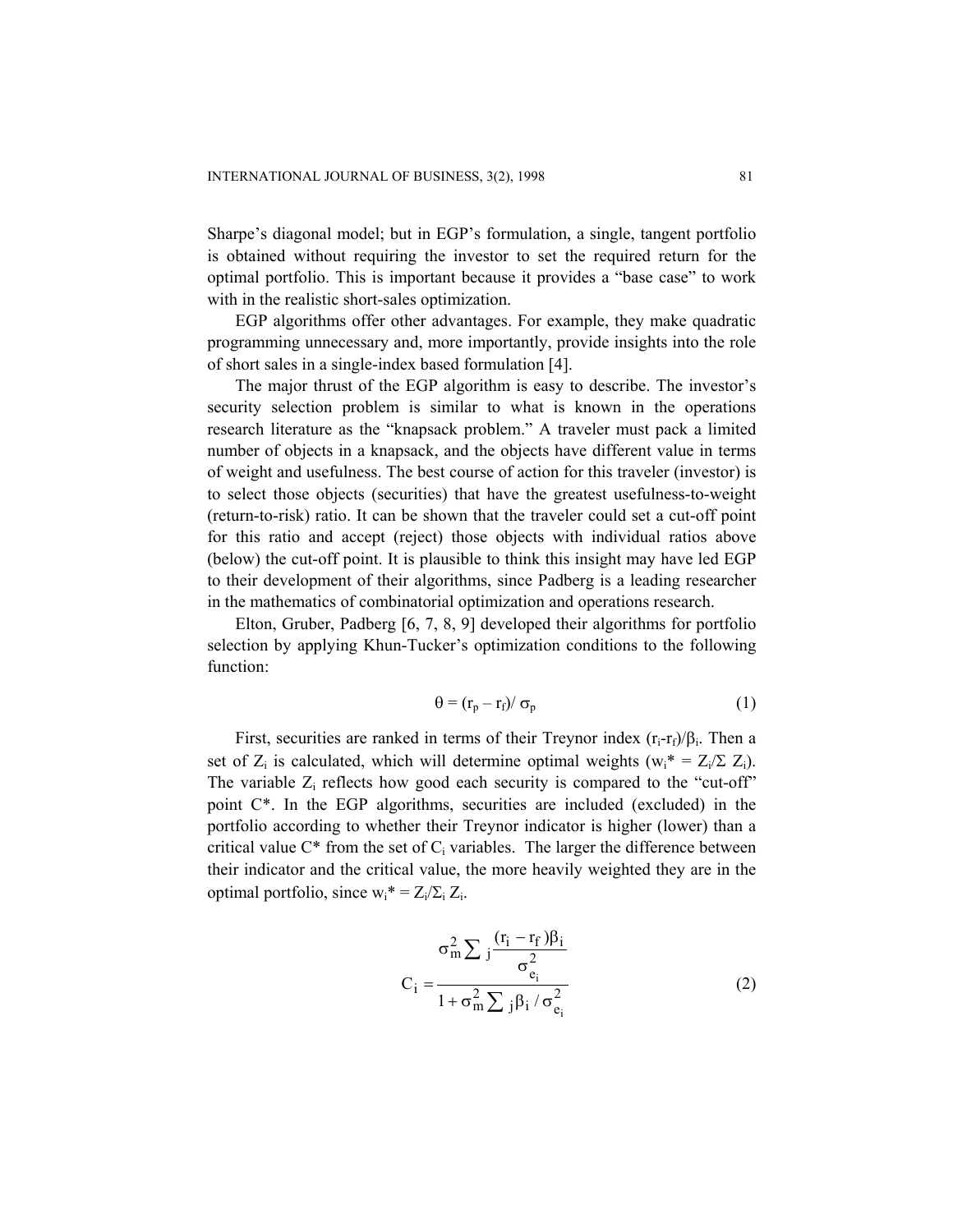82 Tarrazo and Alves

$$
Z_{i} = \beta_{i} / \sigma_{e_{i}^{2}} [(r_{i} - r_{f}) / \beta_{i} - C^{*}]
$$
\n(3)

In the no-short-sales case, EGP note that C\* corresponds to the value for which the Treynor security indices are larger than or equal to  $C_i$ .  $Z_i$  is positive for those securities and zero otherwise. For the short sales case, the critical value " $C^*$ " is the  $C_i$  of the lowest ranked security in the sample. The variable " $r_f$ " in the EGP algorithm refers to the risk-free rate, and it corresponds to  $r_{f1}$  in our case.

Now, we can return to the realistic short-sales case and to Alexander's application of the EGP algorithm. When a security is sold short, the seller expects a return that is a mixture of the margin-adjusted (m) security return itself, the margin-adjusted interest  $(r<sub>f2</sub>)$  payments on short sales proceeds, and the interest rate  $(r_f)$  payments on collateral. Risk must also be adjusted accordingly (see Alexander [2, 3]). Below we offer a succinct comparison of the algebraic differences between the standard and the realistic short-sales cases.

|                  | Standard case | Realistic case                              |
|------------------|---------------|---------------------------------------------|
| Security return: | $-r_i$        | $(-r_i/m)+r_{f1}+(r_{f2}/m)$                |
| Security risk:   |               |                                             |
| <b>Beta</b>      | $-b_i$        | $-b_i/m$                                    |
| Residual Var.    | $-\sigma_I^2$ | $-\sigma^2$ <sub>i</sub> /(m <sup>2</sup> ) |

Table 1 presents the "long" and "short" values for single-index data for a ten-security example. The original data is from Elton and Gruber [7] and is also used by Alexander [3] to illustrate his optimization technique.

Alexander [2, 3] first proposes augmenting the set of initial securities with "artificial variables" to reflect the associated margin constraints and interest requirements at the individual security level. Security data used in optimizations has to reflect the different values that returns, betas, and residual variances will have, depending on whether they are held long or short. In Table 2, securities 1 to 10 represent the original or "long" values for the securities under consideration. Securities 11 to 20 represent the artificial securities, and the corresponding transformation rules reflect their possible values when the original securities are sold short.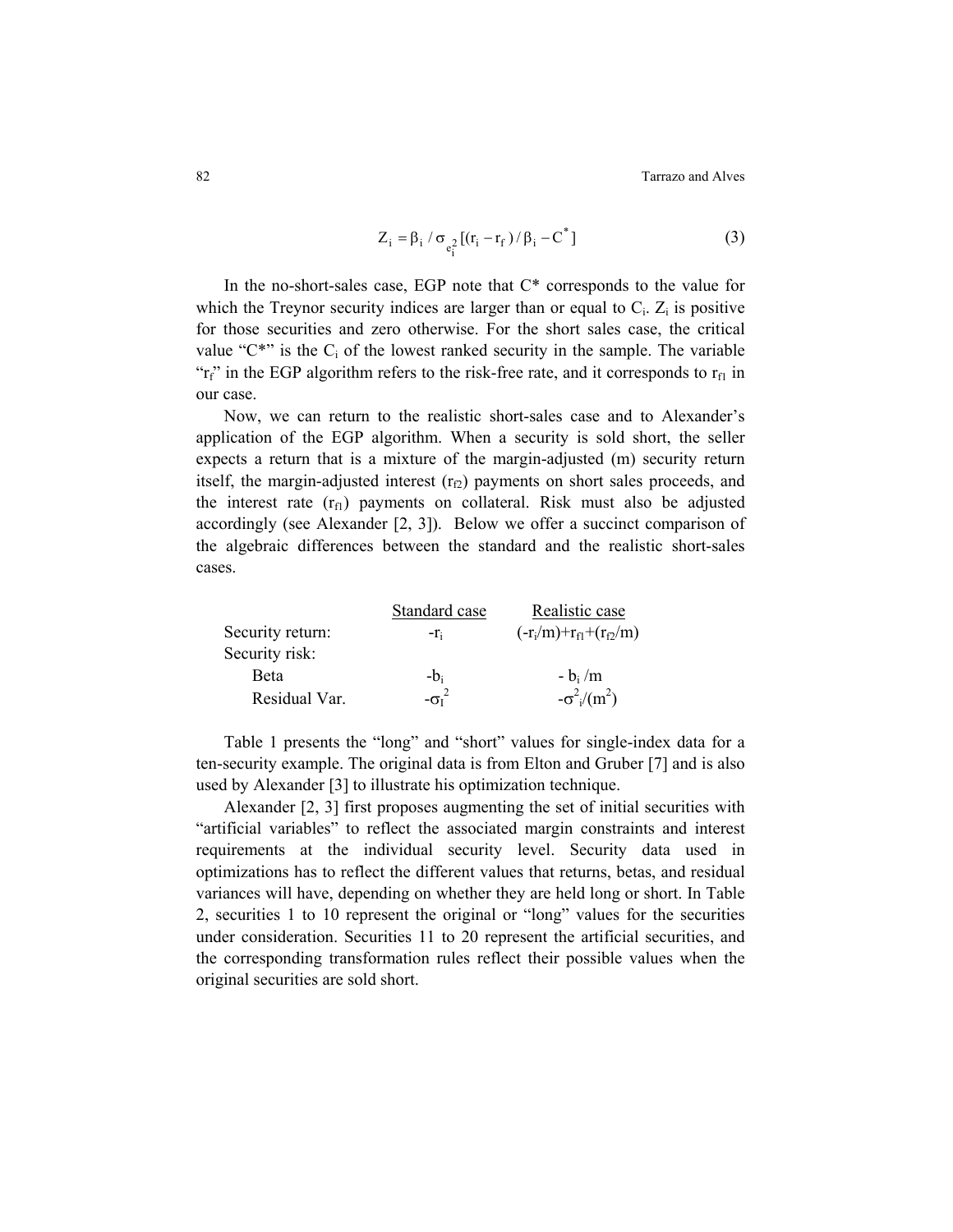| <b>Stock</b> | $r_iL$         | $r_iS$                                              | $b_iL$                                                                 | $b_iS$                                  | $\sigma_i^2 L$ | $\sigma_i^2S$ | TreynorL                                                                | TreynorS |  |  |  |
|--------------|----------------|-----------------------------------------------------|------------------------------------------------------------------------|-----------------------------------------|----------------|---------------|-------------------------------------------------------------------------|----------|--|--|--|
| 1            | 15             | -17                                                 | 1                                                                      | $-2$                                    | 50             | 200           | 10                                                                      | 11       |  |  |  |
| 2            | 17             | $-21$                                               | 1.5                                                                    | $-3$                                    | 40             | 160           | 8                                                                       | 8.66667  |  |  |  |
| 3            | 12             | $-11$                                               | 1                                                                      | $-2$                                    | 20             | 80            | 7                                                                       | 8        |  |  |  |
| 4            | 17             | $-21$                                               | 2                                                                      | $-4$                                    | 10             | 40            | 6                                                                       | 6.5      |  |  |  |
| 5            | 11             | $-9$                                                | 1                                                                      | $-2$                                    | 40             | 160           | 6                                                                       | 4.66667  |  |  |  |
| 6            | 11             | -9                                                  | 1.5                                                                    | $-3$                                    | 30             | 120           | 4                                                                       | 3.5      |  |  |  |
| 7            | 11             | $-9$                                                | 2                                                                      | $-4$                                    | 40             | 160           | 3                                                                       | 3.75     |  |  |  |
| 8            | 7              | $-1$                                                | 0.8                                                                    | $-1.6$                                  | 16             | 64            | 2.5                                                                     | 3        |  |  |  |
| 9            | 7              | $-1$                                                | 1                                                                      | $-2$                                    | 20             | 80            | 2                                                                       | 2.66667  |  |  |  |
| 10           | 5.6            | 1.8                                                 | 0.6                                                                    | $-1.2$                                  | 6              | 24            |                                                                         |          |  |  |  |
| where:       |                |                                                     |                                                                        |                                         |                |               |                                                                         |          |  |  |  |
|              | $r_iL$         |                                                     |                                                                        | $=$ return from stock i when held long; |                |               |                                                                         |          |  |  |  |
|              | $r_iS$         |                                                     |                                                                        |                                         |                |               | = return from stock i when held short = $(-r_iL/m)+r_{f1}+(r_{f2}/m)$ ; |          |  |  |  |
|              | $b_iL$         |                                                     |                                                                        | $=$ beta for stock i when held long;    |                |               |                                                                         |          |  |  |  |
|              | $b_iS$         |                                                     | = beta stock i when sold short = - $b_iL/m$ ;                          |                                         |                |               |                                                                         |          |  |  |  |
|              | $\sigma_i^2 L$ |                                                     | $=$ residual variance for stock i when held long;                      |                                         |                |               |                                                                         |          |  |  |  |
|              | $\sigma_i^2S$  |                                                     | = residual variance for stock i when held short = $\sigma^2 L/(m^2)$ ; |                                         |                |               |                                                                         |          |  |  |  |
|              | TrevnorL       | $=$ (riL -rf1)/biL, when the security is held long: |                                                                        |                                         |                |               |                                                                         |          |  |  |  |

**Table 1**  Data for the 10 security example

| $r_iL$                   | $=$ return from stock i when held long;                                                        |
|--------------------------|------------------------------------------------------------------------------------------------|
| $r_iS$                   | = return from stock i when held short = $(-r_iL/m)+r_{f1}+(r_{f2}/m)$ ;                        |
| $b_iL$                   | $=$ beta for stock i when held long;                                                           |
| $b_iS$                   | = beta stock i when sold short = $-b_iL/m$ ;                                                   |
| $\sigma_i^2 L$           | $=$ residual variance for stock i when held long;                                              |
| $\sigma_i^2S$            | = residual variance for stock i when held short = $\sigma^2$ <sub>i</sub> L/(m <sup>2</sup> ); |
| TreynorL                 | $=$ (riL -rf1)/biL, when the security is held long;                                            |
| TreynorS                 | $=$ (riS - rf1)/biS, when the security is held short;                                          |
| m                        | $=$ 50%, Federal Reserve's margin on short sales;                                              |
| $\mathbf{r}\mathbf{f}_1$ | $= 5\%$ , risk free rate;                                                                      |
| $\mathrm{rf}_2$          | = 4%, risk free rate paid to short seller on short sale proceeds;                              |
| $\sigma_m^2$             | $=$ 10, variance of the market rate of return; and                                             |
| T                        | $= 60$ , number of observations.                                                               |

Note: Data from Alexander [3], who uses Elton and Gruber's [7] data for the long case.

Alexander then suggests the application of the Elton-Gruber-Padberg "no short-sales" algorithm to the resulting set of real and artificial securities to determine the optimal portfolio weights. In particular, Alexander states that "The Elton, Gruber, and Padberg algorithm can still be used to find the solution, provided that some modifications are made. All that needs to be done is to take the set of N risky securities and artificially create a second set of N securities. ... The EGP no-short-selling algorithm is then applied to the resulting set of 2N securities." [2, p. 1502]. Similar statements can be found in Alexander [3, p. 67] and [2, p. 1504].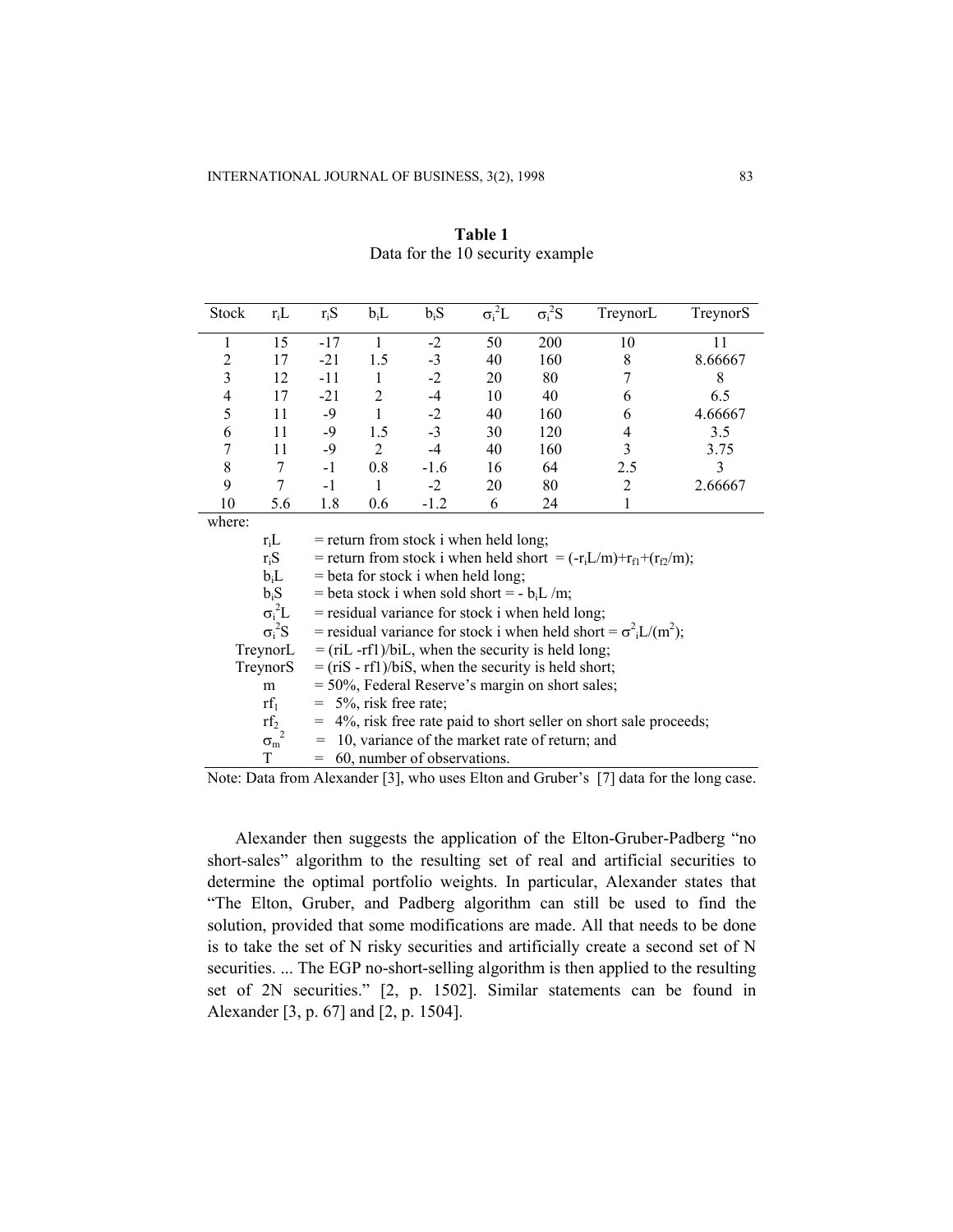| Stock | $\mathbf{r}_\mathrm{i}$ | $b_i$  | $\sigma_i^2 \sigma$ | Treynor        | Security | Treynor        |
|-------|-------------------------|--------|---------------------|----------------|----------|----------------|
|       |                         |        |                     |                | Ranking  |                |
| 1     | 15                      | 1      | 50                  | 10             | 11       | 11             |
| 2     | 17                      | 1.5    | 40                  | 8              |          | 10             |
| 3     | 12                      |        | 20                  | 7              | 12       | 8.66667        |
| 4     | 17                      | 2      | 10                  | 6              | 2        | 8              |
| 5     | 11                      |        | 40                  | 6              | 13       | 8              |
| 6     | 11                      | 1.5    | 30                  | 4              | 3        |                |
| 7     | 11                      | 2      | 40                  | 3              | 15       |                |
| 8     | 7                       | 0.8    | 16                  | 2.5            | 14       | 6.5            |
| 9     | 7                       | 1      | 20                  | $\overline{2}$ | 4        | 6              |
| 10    | 5.6                     | 0.6    | 6                   |                | 5        | 6              |
| 11    | $-17$                   | $-2$   | 200                 | 11             | 16       | 4.66667        |
| 12    | $-21$                   | $-3$   | 160                 | 8.66667        | 6        | $\overline{4}$ |
| 13    | $-11$                   | $-2$   | 80                  | 8              | 18       | 3.75           |
| 14    | $-21$                   | $-4$   | 40                  | 6.5            | 17       | 3.5            |
| 15    | $-9$                    | $-2$   | 160                 | 7              | 7        | 3              |
| 16    | $-9$                    | $-3$   | 120                 | 4.66667        | 19       | 3              |
| 17    | $-9$                    | $-4$   | 160                 | 3.5            | 20       | 2.66667        |
| 18    | $-1$                    | $-1.6$ | 64                  | 3.75           | 8        | 2.5            |
| 19    | $-1$                    | $-2$   | 80                  | 3              | 9        | 2              |
| 20    | 1.8                     | $-1.2$ | 24                  | 2.66667        | 10       |                |

**Table 2**  Original and "artificial" securities data

Note:  $r_i$  for security 11 is equal to  $r_iS$  in Table 1, and is the return from stock 1 when held short. That is,  $r_{11} = r_1S = (-r_1L/m) + r_1T + (r_1T_2/m) = (-15/0.5) + (5) + (4/0.5) = 17$ .

Our initial attempts to replicate Alexander's results failed. Careful analysis of his research indicated that Alexander [2, 3] might not accurately describe the numerical procedures employed. Alexander's results can be obtained and presented in a more comprehensive optimization framework.

First, it does not appear that the EGP algorithm in any of its forms can be applied to a set containing both original and artificial securities. The EGP algorithm requires the securities to be ranked in descending order in terms of their Treynor coefficient. The last two columns of Table 1 and the Treynor rankings in Table 2 show that doing so would cluster the first five securities and their artificial counterparts at the top ten positions of the table. Applying EGP procedures to the whole set of 2N securities, as Alexander suggests, would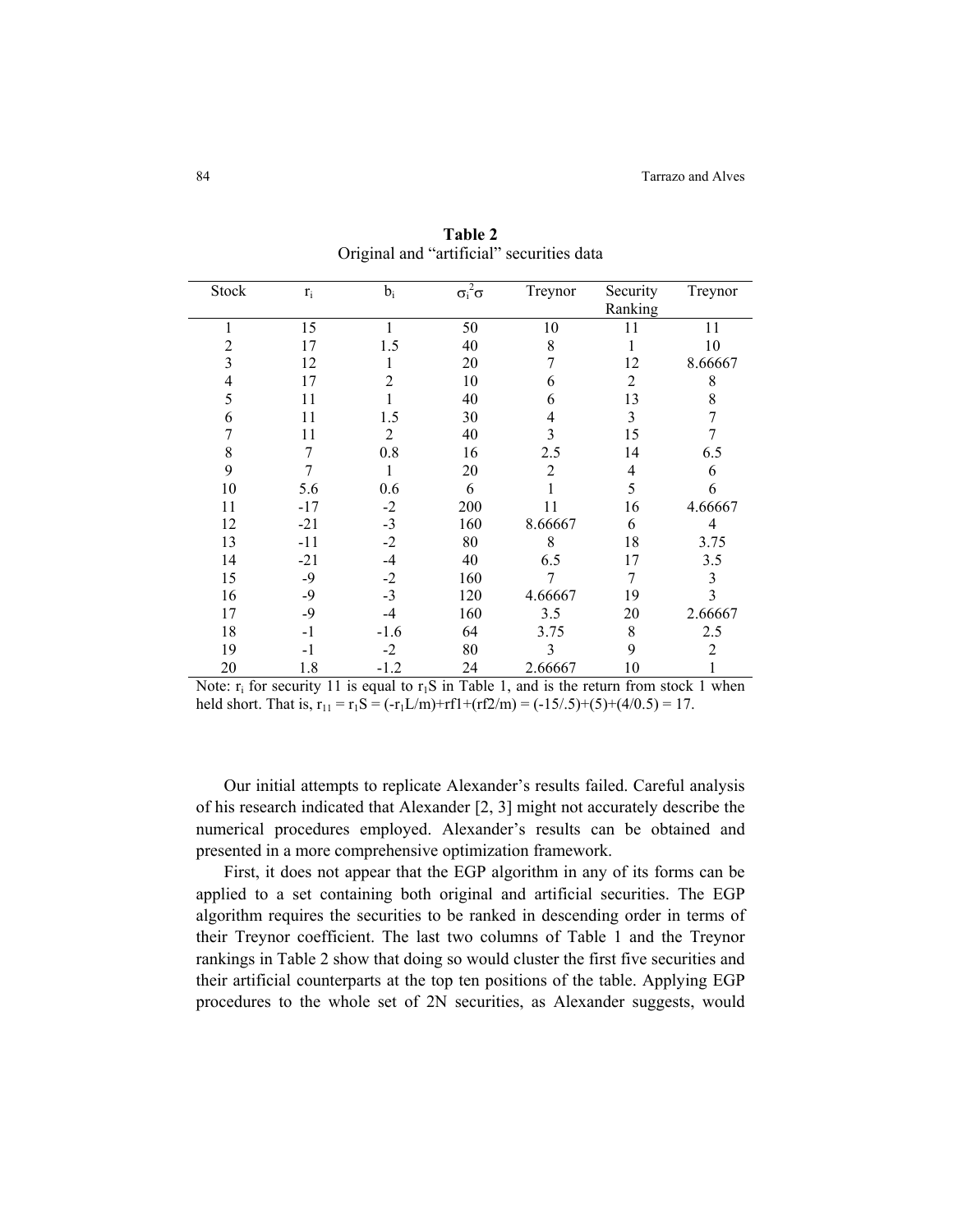result in optimal weights that select the first five securities twice --which makes no sense.

Second, if a complete set of artificial securities were included in an EGP optimization table, the algorithm would be unable to recognize the fact that the original and "artificial" securities are the same, which would cause the real security and its "image" to be held both long and short simultaneously. Alexander [2] indicates why a portfolio optimization algorithm would never hold the same security long and short, but his general comments are drawn from standard models that do not use artificial securities. Alexander's EGP model needs additional restrictions to make the algorithm aware of the implicit relationship between real and artificial securities.

We obtain Alexander's results using the EGP algorithm by performing the following steps:

Run the EGP procedure to determine which securities will be held long and short. For the example of reference, this has been done by Elton, Gruber and Padberg [7] and is reproduced in Table 3. As noted earlier, the securities are included or excluded in the no-short-sales optimization according to whether they score above a cut-off point. As the calculation in column 7 (Table 3) shows, the cut-off point represents the point at which the Treynor coefficients for each security are above the coefficients in column 6. In the no-short-sales case, the cutoff point is the maximum value (cmax) in column 6 (Table 3), which in our case is the boldfaced number 5.451056. As Cheung and Kwan [4] note, at this cutoff point the correlation of the security groupings and the market portfolio is the highest.

Modify the data for the securities to be shorted as indicated in Table 1. Table 4 presents the results of such modifications. The securities to be held long (1 to 5) are not changed, and the artificial securities for these (11 to 15) are not included. With respect to the securities to be held short, the artificial securities (16 to 20) are included but the original securities (6 to 10) are not.

Run the EGP procedure with standard short-sales restrictions. Table 5 presents the output from such operation. Note the weights obtained are identical to Alexander's (1995) "Restricted Model" [3, p. 67, Exhibit 2, column 5]. Employing the no-short-sales cutoff point (Cmax  $= 5.451056$ ) the case would replicate the results presented in Table 3 because the top portion of the table remains unchanged after the transformation performed in step 2.

These procedures are different from what Alexander stated in points 1 to 3 above. Note also that negative signs for weights should never be obtained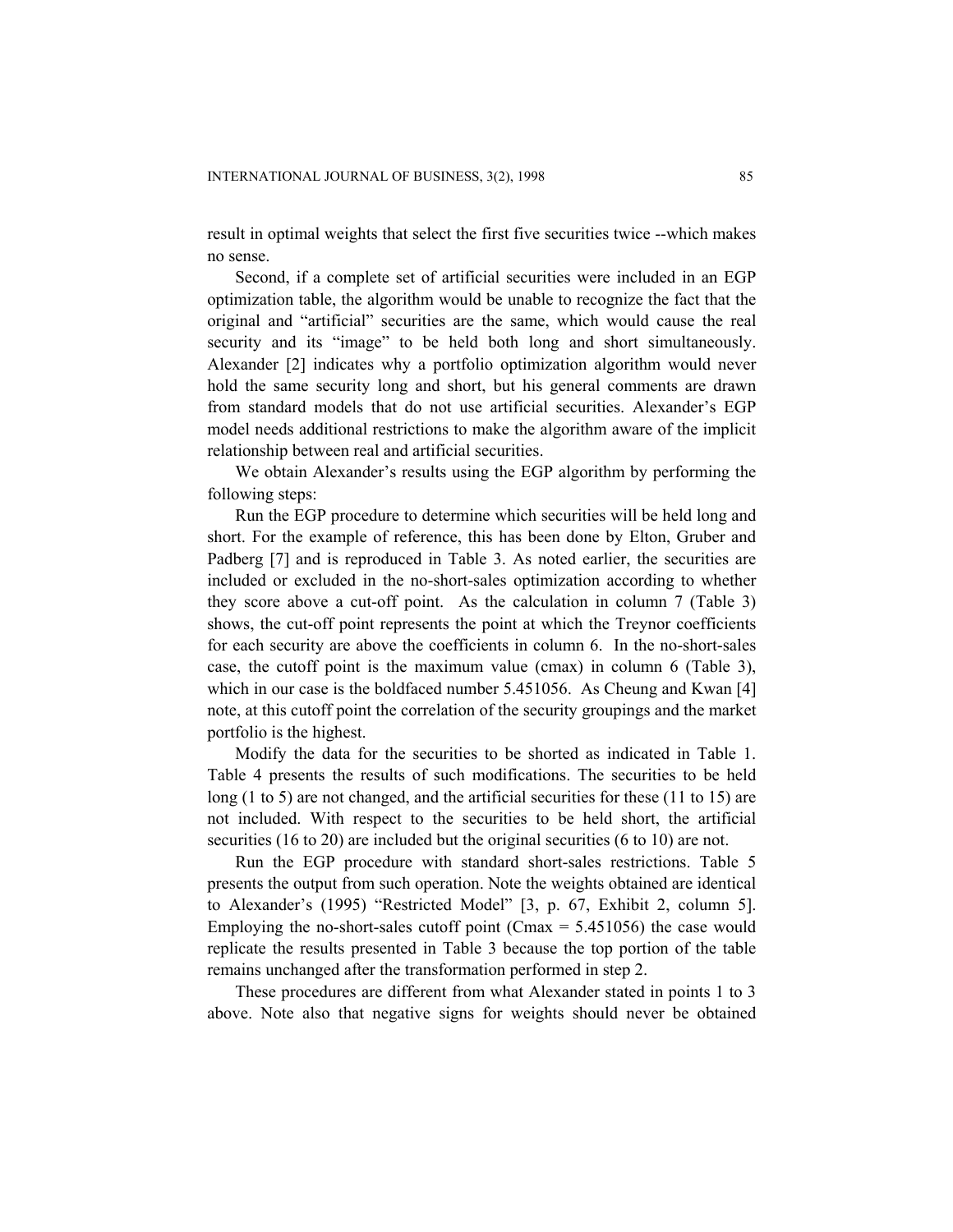directly from the optimization, since the logic of dealing with realistic short sales conditions requires positive weights. In Alexander's own words "short selling can be thought of as purchasing securities with negative betas and covariances." [3, p. 68; see also the second paragraph on page 67]. Negative signs can be added to help in the reading of the results, but doing so is unnecessary and may be misleading.

Step three is at odds with the following statement by Alexander: "Unfortunately, the EGP algorithm cannot be used to identify the tangency portfolio when unrestricted short selling is allowed. Instead, matrix inversion is necessary" [3, p. 65]. Neither Elton, Gruber, Padberg [6, 8] nor any other researcher such as Kwan [10] identify any problems in applying the EGP algorithm to the standard short-sales case, which permits full use of short-sale proceeds by the investor. Finally, Alexander's transformation involves using negative betas. Alexander [2] mentions that a modification of the EGP algorithm due to Kwan [10] is capable of handling negative betas. As we have shown, Alexander [3] seems to use the traditional EGP algorithm throughout his numerical example, without any further reference to Kwan's method.

In summary, our experience in studying Alexander's procedures to obtain optimal weights via artificial variables [3, p. 67, Exhibit 2, column 5 "restricted case"] yields the following main observations: a) Alexander does not build a complete set of artificial securities, and b) Alexander does not include both the original and artificial securities in the same optimization. These observations could have fatal repercussions on Alexander's methodology since they divorce the economic rationale for his model presented in [2] from the numerical implementation of his algorithm presented in [3]. A well-specified model would carry the economic content of the theory and would not require arbitrary manipulations of the set of securities to be optimized. An example of such model is presented in the next section.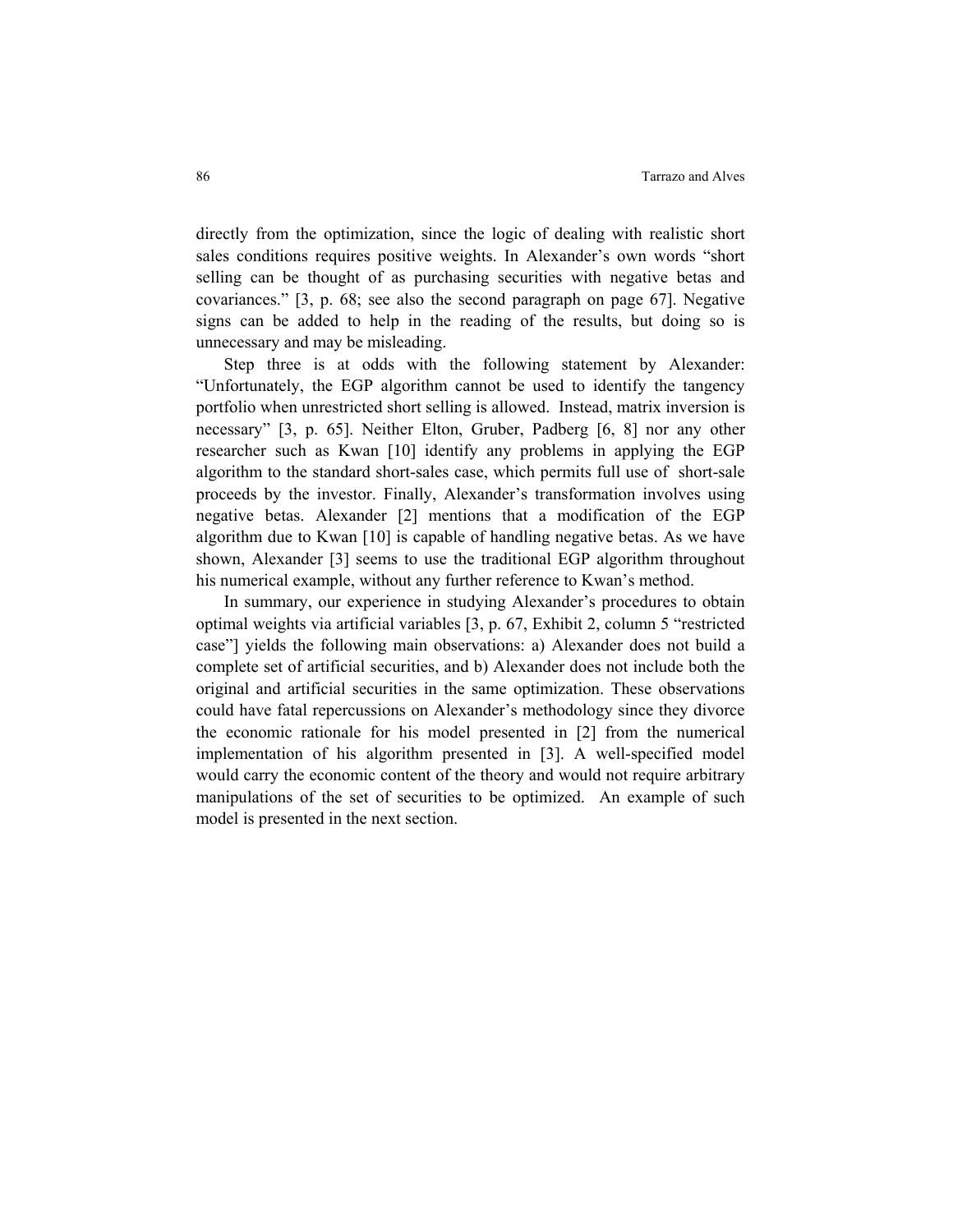| $\left(1\right)$ | (2)  | (3)     | $\left(4\right)$ | (5)     | (6)      | (7)           | (8)      |
|------------------|------|---------|------------------|---------|----------|---------------|----------|
|                  |      |         |                  |         | $C_i$    | $Z_i$         | $W_i$    |
|                  | 0.2  | 0.02    | 0.20000          | 0.20000 | 1.666667 | 0.090979      | 0.23477  |
| $\overline{2}$   | 0.45 | 0.05625 | 0.65000          | 0.07625 | 3.687943 | 0.095585      | 0.246657 |
| 3                | 0.35 | 0.05    | 1.00000          | 0.12625 | 4.41989  | 0.077447      | 0.199851 |
| 4                | 2.4  | 0.4     | 3.40000          | 0.52625 | 5.429142 | 0.109789      | 0.283309 |
| 5                | 0.15 | 0.025   | 3.55000          | 0.55125 | 5.451056 | 0 0 1 3 7 2 4 | 0.035414 |
| 6                | 0.3  | 0.075   | 3.85000          | 0.62625 | 5.301205 | 0             | 0        |
| 7                | 0.3  | 0.1     | 4.15000          | 0.72625 | 5.022693 | $\theta$      | $\theta$ |
| 8                | 0.1  | 0.04    | 4.25000          | 0.76625 | 4.906205 | $\theta$      | $\theta$ |
| 9                | 0.1  | 0.05    | 4.35000          | 0.81625 | 4.747613 | $\theta$      | 0        |
| 10               | 0.06 | 0.06    | 4.41000          | 0.87625 | 4.517286 | $\theta$      | $\theta$ |
|                  |      |         |                  |         |          | 0.387524      |          |

**Table 3**  EGP algorithm. Discovering securities to hold short and long

Where each of the columns represent the Elton-Gruber-Padberg algorithm: (1) Security number; (2)  $(r_i-rf_i)b_i/\sigma_i^2$ ; (3)  $b_i^2/\sigma_i^2$ ; (4) Cumulant of column 2 (from security one to "i"); (5) Cumulant of column 3 (from security one to "i"); (6)  $C_i = (\sigma_m^2 * \text{Column } 4)$  $[(1 + \sigma_m^2)^*$  column 5]; (7)  $Z_i = (bi/\sigma_i^2) ((R_i - Rf_1)/bi)$  - Cmax); and (8)  $w_i = Z_i / \Sigma Z_i$ .

| Security | Mean   | Excess |        | Unsystematic |                         |
|----------|--------|--------|--------|--------------|-------------------------|
| #        | Return | Return | Beta   | Risk         | Excess Return over Beta |
|          | 15     | 10     |        | 50           | 10                      |
|          | 17     | 12     | 1.5    | 40           | ◠                       |
| 3        | 12     |        |        | 20           |                         |
|          | 17     | 12     |        | 10           |                         |
|          | 11     | 6      |        | 40           |                         |
| 16       | -9     | $-14$  | -3     | 120          | 4.66666667              |
| 17       | -9     | $-14$  |        | 160          | 3.5                     |
| 18       | - 1    | -6     | $-1.6$ | 64           | 3.75                    |
| 19       | - 1    | -6     | $-2$   | 80           |                         |
| 20       | 1.8    | $-3.2$ | $-1.2$ | 24           | 2.66666667              |

**Table 4**  Data modifications for Alexander's procedures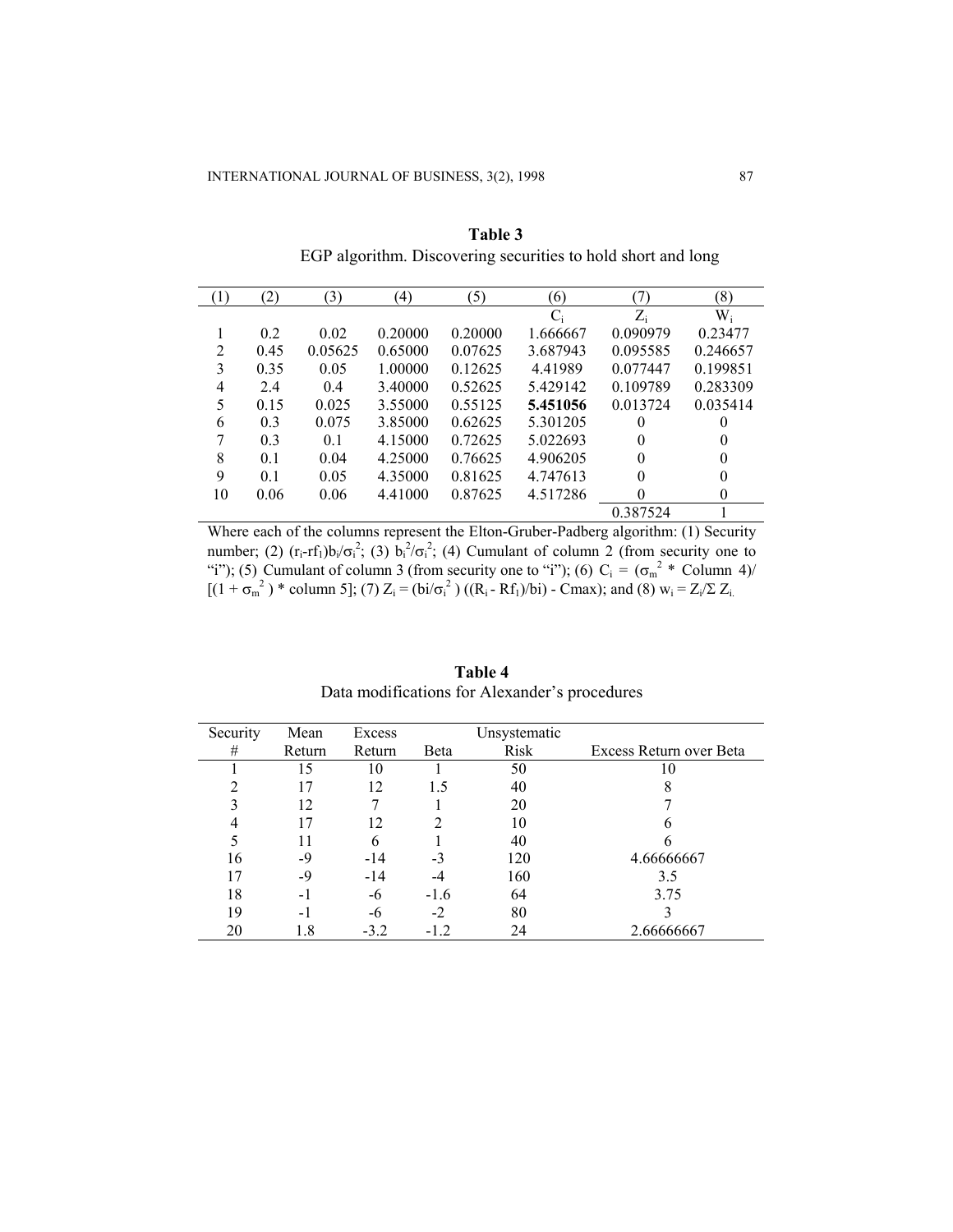| (1)            | (2)  | (3)     | (4)      | (5)     | (6)      | (7)         | (8)   |
|----------------|------|---------|----------|---------|----------|-------------|-------|
|                |      |         |          |         | $C_i$    | $Z_{\rm i}$ | $W_i$ |
|                | 0.2  | 0.02    | 0.20000  | 0.02000 | 1.666667 | 0.103508    | 0.127 |
| $\overline{2}$ | 0.45 | 0.05625 | 0.65000  | 0.07625 | 3.687943 | 0.119078    | 0.146 |
| 3              | 0.35 | 0.05    | 1.00000  | 0.12625 | 4.41989  | 0.108771    | 0.134 |
| 4              | 2.4  | 0.4     | 3.40000  | 0.52625 | 5.429142 | 0.235083    | 0.289 |
| 5              | 0.15 | 0.025   | 3.55000  | 0.55125 | 5.451056 | 0.029385    | 0.036 |
| 16             | 0.35 | 0.075   | 3.90000  | 0.62625 | 5.370025 | 0.003948    | 0.005 |
| 17             | 0.35 | 0.1     | 4.25000  | 0.72625 | 5.143722 | 0.033115    | 0.041 |
| 18             | 0.15 | 0.04    | 4.40000  | 0.76625 | 5.079365 | 0.026865    | 0.033 |
| 19             | 0.15 | 0.05    | 4.55000  | 0.81625 | 4.965894 | 0.045615    | 0.056 |
| 20             | 0.16 | 0.06    | 4.71000  | 0.87625 | 4.824584 | 0.107896    | 0.133 |
|                |      |         | 30.61000 | 5.11125 |          | 0.813263    |       |

**Table 5**  Obtaining Alexander's "restricted short sales" results

Note: Columns (1) to (6), and (7) are calculated as in Table 3. However, column (7) uses C(last)=4.824584, as in EGP's short sales case.

## **III. A MIXED-INTEGER MODEL**

The previous section noted that portfolio selection resembled a "knapsack" problem. Suppose now that the objects to be selected by the traveler may turn out to have different value once he or she is on the road. There will not be a second chance to pack. For example, a thermos filled with hot chocolate may have different usefulness on a sunny day than on a cold weather day. The cautious traveler would mentally calculate the different carrying values of each object under alternative scenarios. The final packing, therefore, would include those objects with the highest carrying value under a set of conditions. (Alternatively, one may think about carrying different knapsacks subject to a maximum number or maximum weight constraint.)

The investor's problem may be understood in a similar manner. The securities selected may have different values depending on whether they are bought or sold short and on whether the market goes up or down. At the overall portfolio level, it can be shown that short sales may improve the risk-adjusted return profile of the portfolio even in growing stock market conditions. In general, the portfolio selection problem is to find the best packing of securities under a variety of economic scenarios.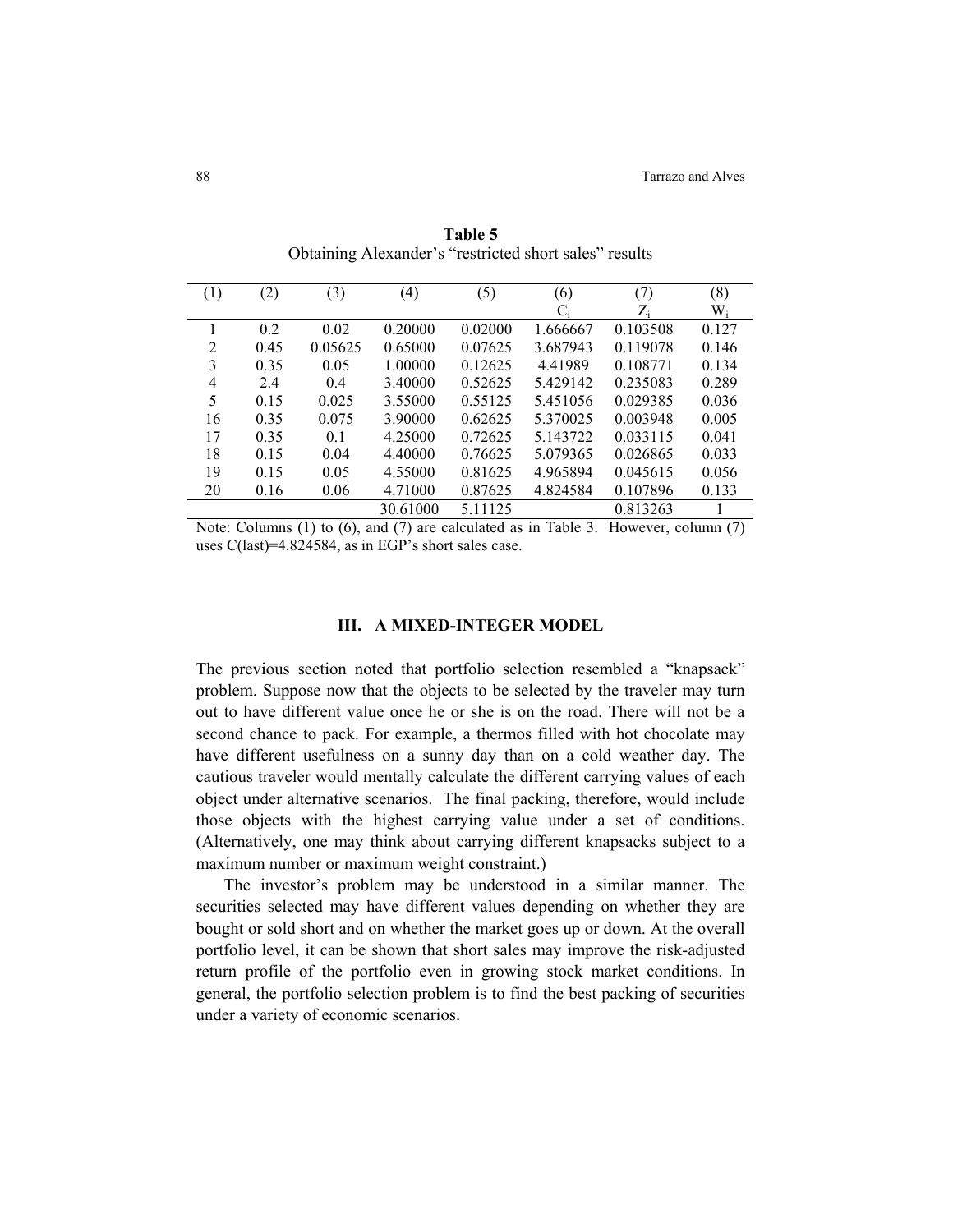The realistic short-sales optimization could be formulated as a quadratic, mixed-integer problem, as follows.

Select  $w_i$ ,  $\delta_i$  to

where

$$
Max (r_p - r_{fl})/(\sigma_p) \tag{4}
$$

$$
r_{p} = \sum_{i} w_{i} [r_{i}L + \delta_{i} (r_{i}S - r_{i}L)] \qquad (5)
$$

$$
\sigma_{p2} = \left[ \left( \sum_{i} w_{i} b_{i} \right)^{2} \sigma_{m2} \right] + \left( \sum_{i} w_{i}^{2} \sigma_{i}^{2} \right) \right]
$$
\n
$$
= \sum_{i} w_{i}^{2} \left( b_{i} L + \delta_{i} \left( b_{i} S - b_{i} L \right) \right)^{2} \sigma_{m2}
$$
\n
$$
+ \sum_{i} w_{i}^{2} \left( \sigma_{i}^{2} L + \delta_{i} \left( \sigma_{i}^{2} S - \sigma_{i}^{2} L \right) \right)
$$
\n(6)

subject to

$$
\delta_i \text{ is binary, either 0 or 1.}
$$
  

$$
w_i \ge 0, i=1, ..., n.
$$
  

$$
\Sigma w_i = 1
$$

The "switching " or binary variable  $\delta_i$  selects the corresponding short or long values for the variables of interest  $(r_i, b_i, \text{ and } \sigma_i)$ . A value of zero (one) indicates the security will be held long (short) as in, for example,  $r_i = r_i L + \delta_i$ riS-riL). The algorithm selects the best "packs" of securities. Further fine tuning of the proportions  $(w_i's)$  in each of these packs provides the overall optimal portfolio.

It is appropriate to provide further detail on the characteristics of the model presented in this section. Mixed-integer optimizations are rather common in operations research. The mixed-integer model in (4) can be solved via enumeration, but simple branch-and-bound algorithms can solve the problem more efficiently. Such algorithms perform a standard search over the binary tree determined by the δi's, whose nodes correspond to subproblems obtained by restricting some variables to the values of zero or one and whose nodes are programmed to search for the upper planes of this binary tree or polytope. In the mixed-integer algorithm, quadratic programming is used to eliminate the spherical excess, given that optima for these types of functions are upper planes on the polytope having a quadratic residual. Finally, the use of integer programming in the context of our problem constitutes a relaxation strategy to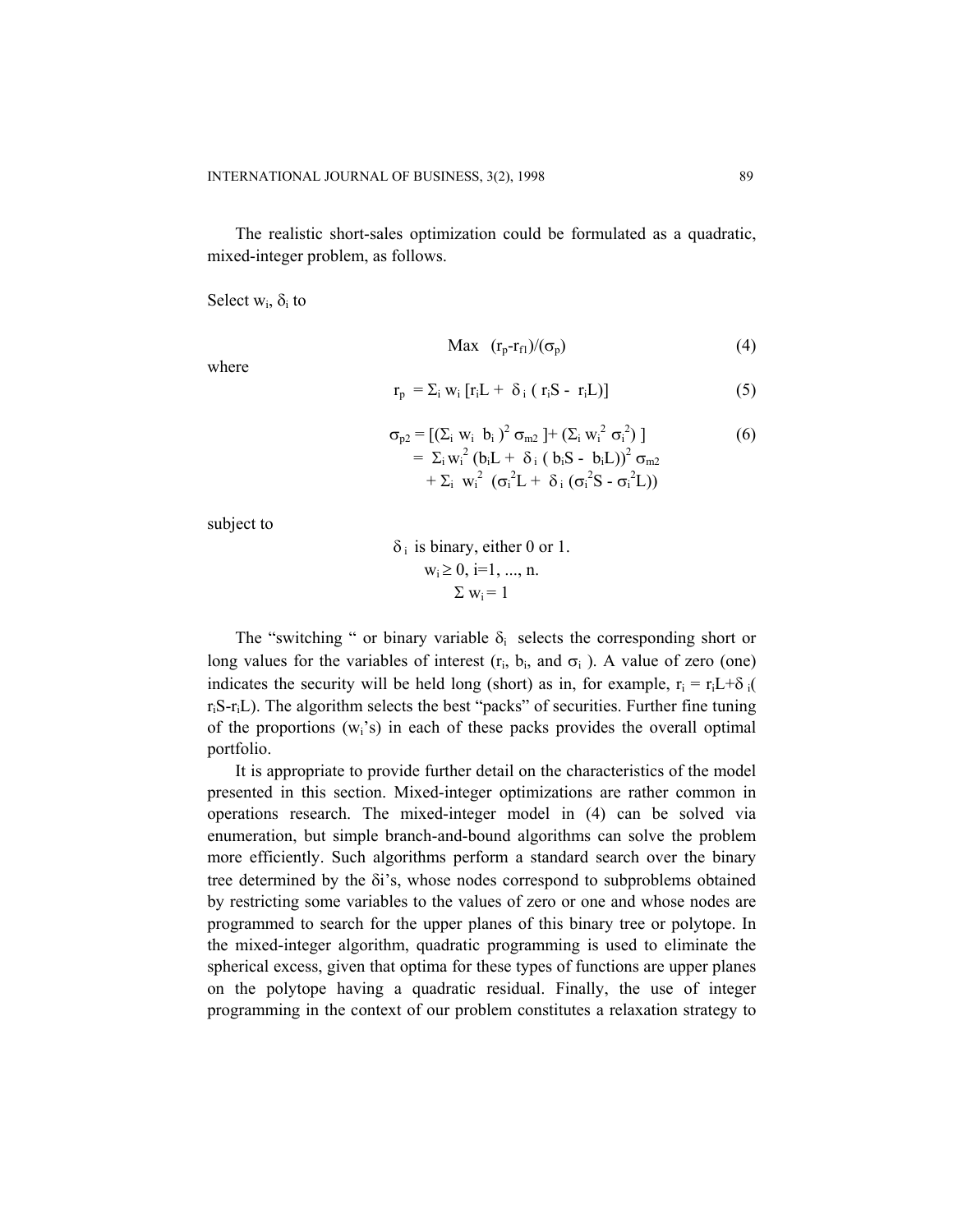deal with the complexity (combinatorial nature) of the problem. Further detail on the switching binary variable or mixed-integer programming approach can be found at Tarrazo [19].

| $W_i$ <sup>*</sup> |          | $b_i$                   | <b>RESVAR</b> | $R_i$      | **<br>$W_i$                                 |
|--------------------|----------|-------------------------|---------------|------------|---------------------------------------------|
| 0.127205           | $\theta$ | 0.127205                | 0.80905       | 1.908068   | 0.127                                       |
| 0.146245           | $\theta$ | 0.219368                | 0.855504      | 2.486166   | 0.146                                       |
| 0.133807           | $\Omega$ | 0.133807                | 0.358086      | 1.605684   | 0.134                                       |
| 0.289032           | $\theta$ | 0.578065                | 0.835397      | 4.913549   | 0.289                                       |
| 0.036186           | $\Omega$ | 0.036186                | 0.052387      | 0.398048   | 0.036                                       |
| 0.004828           |          | $-0.01448$              | 0.0022797     | $-0.04345$ | $-0.005$                                    |
| 0.040658           |          | $-0.16263$              | 0.264491      | $-0.36592$ | $-0.041$                                    |
| 0.033558           |          | $-0.05369$              | 0.072074      | $-0.03356$ | $-0.034$                                    |
| 0.056032           |          | $-0.11206$              | 0.251164      | $-0.05603$ | $-0.056$                                    |
| 0.132449           |          | $-0.15894$              | 0.421026      | 0.238408   | $-0.132$                                    |
|                    | 5        | 0.592819                | 3.921967      | 11.05096   |                                             |
|                    |          |                         | 3.514342      |            |                                             |
|                    |          |                         | 7.436309      |            |                                             |
|                    |          | $\overline{\delta_i}^*$ |               |            | (systematic risk)<br>(total risk, variance) |

| Table 6                           |
|-----------------------------------|
| Switching variable model: results |

Portfolio data:

| Return                      | 11.05096 |
|-----------------------------|----------|
| Beta                        | 0.592819 |
| Standard deviation          | 2.72696  |
| Return to variability       | 2.21894  |
| Number secs. long           | 5        |
| Number secs. short          | 5        |
| Percentage of wealth long   | 73.25%   |
| Percentage of wealth short  | 26.75%   |
| Correlation with the market | 0.687453 |

wi\* are the optimal weights, wi\*\* are the same weights but rounded to three significant decimals and with a negative sign added, as in Alexander's [1995].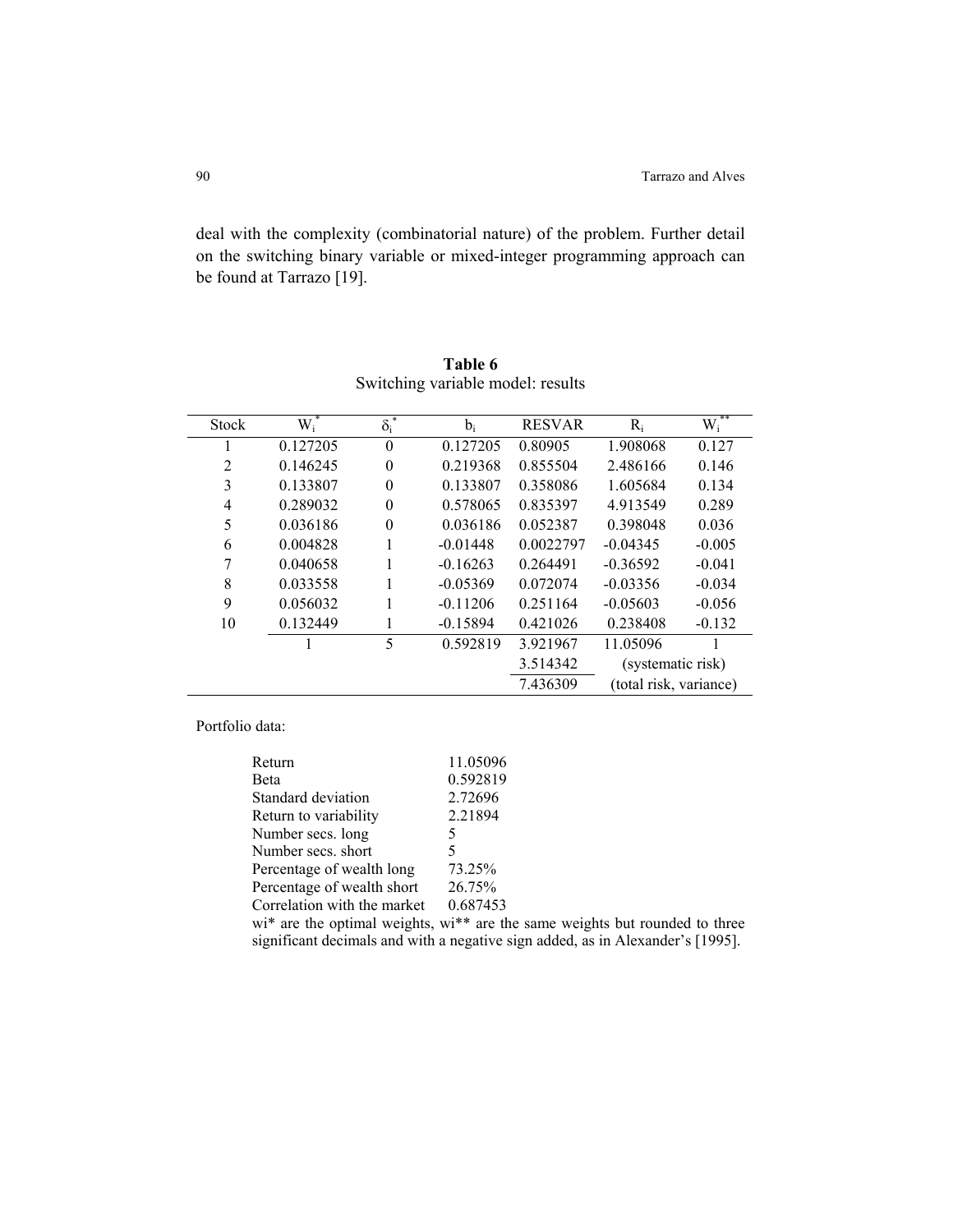Table 6 shows the results from optimizing the model presented for the data in Table 1. The results are identical to those obtained by Alexander, but our model determined the securities to be held long and short after a selective and effective evaluation of possible combinations. No arbitrary exclusions of variables were needed.

Alexander [2] explains how the investor would compare the short and long values for each security and never buy and short the same security simultaneously --also known as a short sale against the box. However, his algorithm never offers this choice to the investor, since some of Alexander's original and artificial securities must be excluded from the optimization for the algorithm to work. In sum, the mixed-integer variable model supports Alexander's [2] economic rationale of the restricted short-sales methodology through a more comprehensive and rigorous numerical analysis framework.

In spite of its sophistication, the mixed-integer problem can be solved with EXCEL's Solver by changing some of the default optimization settings (time, iterations, precision, tolerance, estimates, derivatives, and search).<sup>1</sup>

## **IV. CONCLUDING COMMENTS**

The contributions of Alexander [2, 3] are path-breaking in several critical areas. First, they enhance the range of outcomes the investor must consider before purchasing securities. Second, they open the door to understanding the role of cash and short sales in portfolio selection, which has been eluding researchers for over 40 years. Third, the ingenuity of applying trading restrictions at the security level enables these procedures to enhance investment practice. In addition, Alexander's procedures are compatible with techniques to cope with estimation risk. The mixed-integer model presented here is a natural way to model the dual nature of investments data and, therefore, may help to improve the determinations of security weights under realistic short sales restrictions in uncertain economic environments.

## **NOTES**

1. Please contact the authors to obtain a copy of the spreadsheets (EXCEL 5.0 for Windows 3.1) used in this study.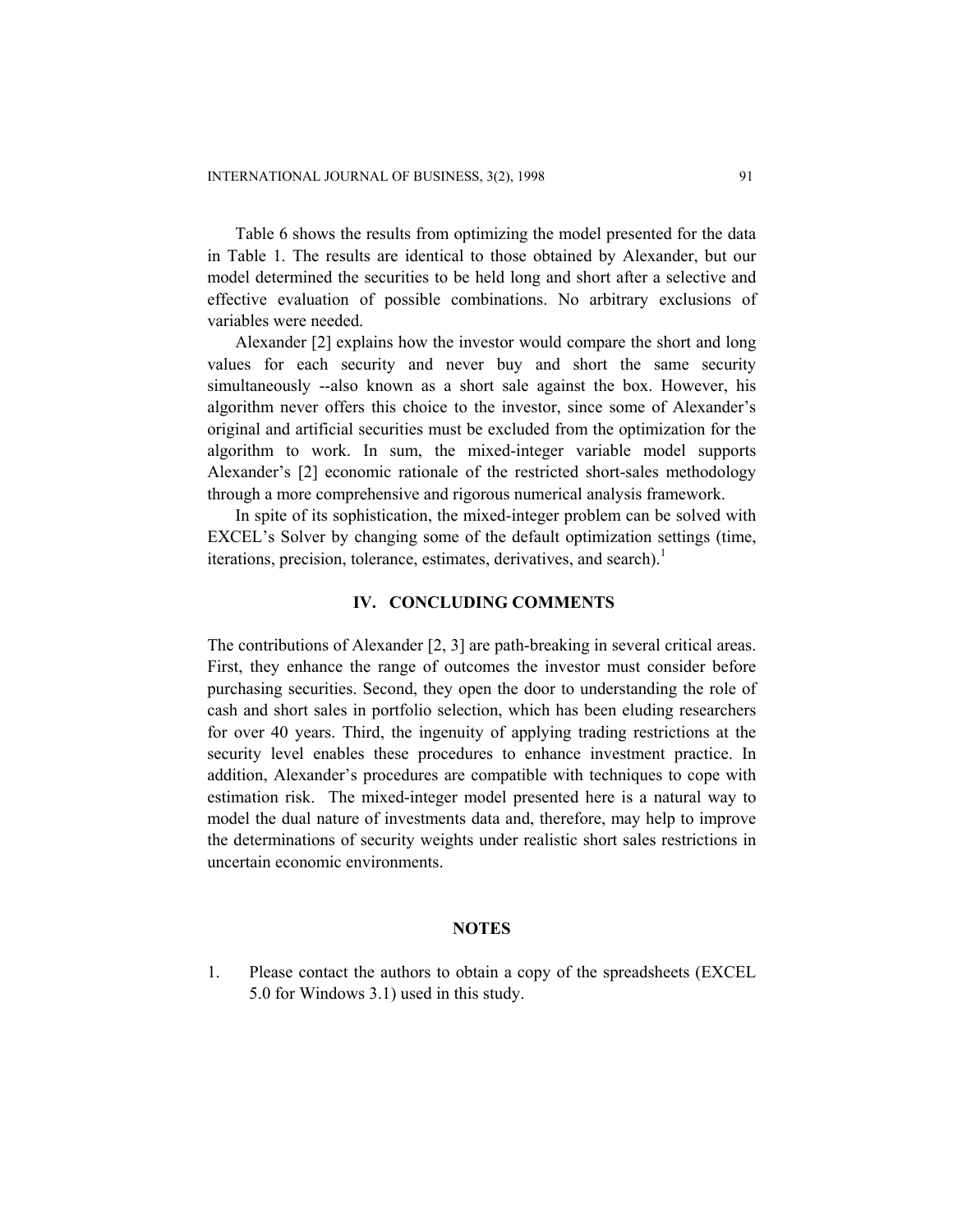### **REFERENCES**

- [1] Alves, Gregory & Manuel Tarrazo. (1996). *Advanced Spreadsheet Modeling for Portfolio Management*, Kendall-Hunt.
- [2] Alexander, Gordon. (1995). "Efficient Sets, Short Selling, and Estimation Risk," *Journal of Portfolio Management*, (Winter), 64-73.
- [3] Alexander, Gordon. (1993). "Short-Selling and Efficient Sets." *Journal of Finance*, XLVIII, No. 4, (September), 1497-1506.
- [4] Cheung, Sherman & Clarence Kwan. "A Note on Simple Criteria for Optimal Portfolio Selection." *Journal of Finance*, (March), XLIII, No. 1, 241-245
- [5] Curley, Michael. (1989). *Understanding and Using Margin*, Chicago, Illinois: Probus Publishing Company.
- [6] Elton, Edwin & Martin Gruber. (1995). Modern Portfolio Theory and Investment Analysis," 5th. ed., Wiley.
- [7] Elton, Edwin & Martin Gruber, & Manfred Padberg. (1978). "Optimal Portfolios from Single Ranking Devices," *Journal of Portfolio Management*, (Spring), 15-19
- [8] Elton, Edwin & Martin Gruber. (1978). "Simple Criteria for Optimal Portfolio Selection: Tracing Out the Efficient Frontier," *Journal of Finance*, (March), 33, No. 1, 296-302.
- [9] Elton, Edwin & Martin Gruber. (1976). "Simple Criteria for Optimal Portfolio Selection," *Journal of Finance*, (December), 31, No. 5, 1341- 1357.
- [10] Kwan, Clarence. (1984). "Portfolio Analysis Using Single Index, Multi-Index, and Constant Correlation Models: A Unified Treatment," *Journal of Finance*, IXL, (June), 1469-1483.
- [11] Levy, Haim & Marshall Sarnat. (1984). *Portfolio and Investment Selection: Theory and Practice*, Prentice Hall.
- [12] Lintner, John. "The Valuation of Risk Assets and the Selection of Risky Investments in Stock Portfolios and Capital Budgets," *Review of Economics and Statistics,* 47, 13-37.
- [13] Markowitz, Harry. (1959). *Portfolio Selection: Efficient Diversification of Investments,* New York: John Wiley and Sons.
- [14] Markowitz, Harry. (1991). "Foundations of Portfolio Theory." *Journal of Finance*, XLVI, No. 2, (June), 469-477.